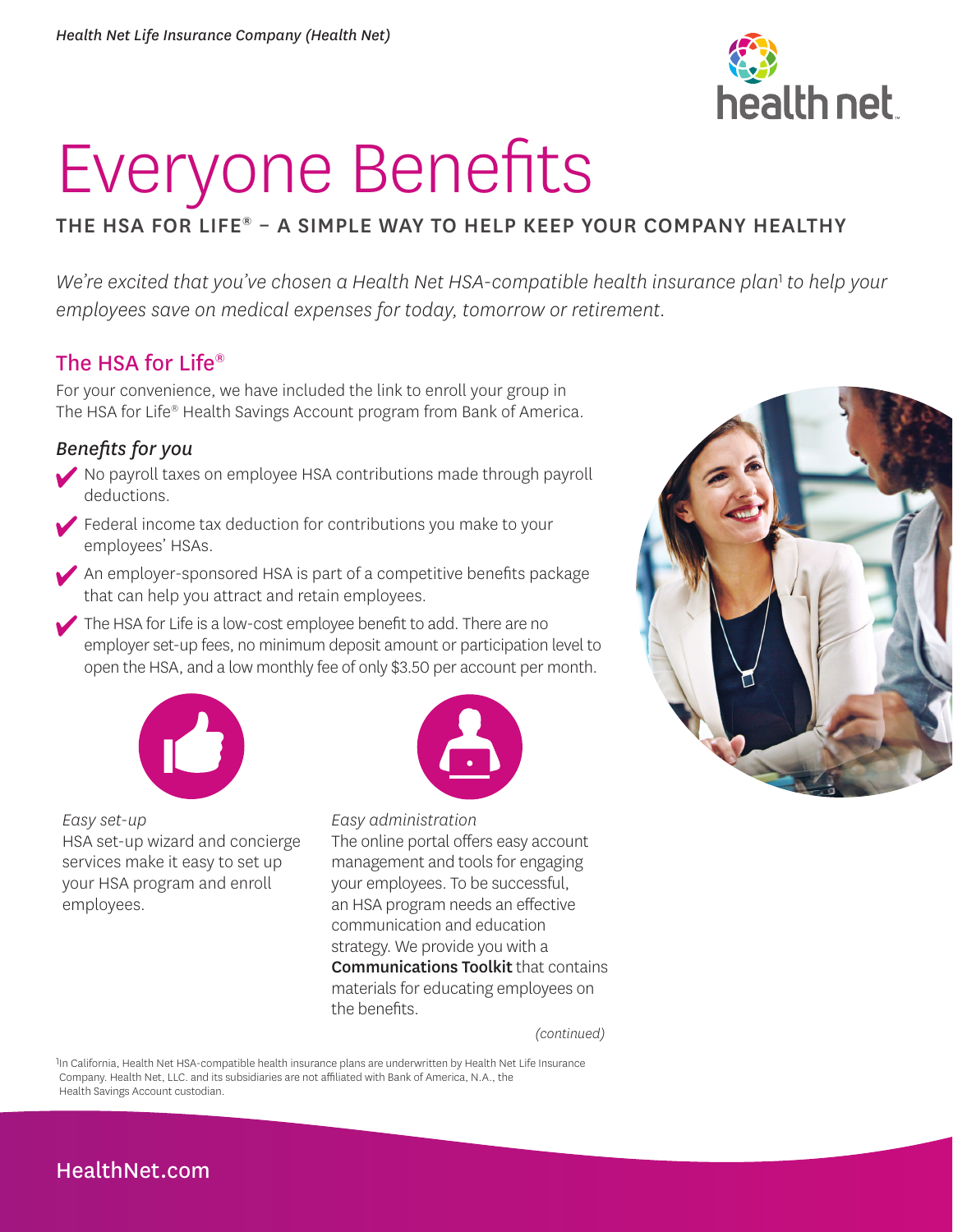# *Benefits for your employees*

*Triple tax advantage*<sup>2</sup> An HSA helps employees keep more of their hard-earned money by providing the potential for:

#### **• Pre-tax contributions:**

Contributions to an HSA can be made with pre-tax dollars, which means every dollar employees put into their HSA is a dollar saved (employers can offer payroll deduction<sup>3</sup> option to help employees make contributions on a pre-tax basis).

**• Tax-free gains:** Any gains on the money in an HSA are tax free, so employees keep 100% of any money their HSA savings or investments earn, boosting the amount of money they have to cover their out-ofpocket medical costs.

**• Tax-free withdrawals:**

Employees won't pay taxes on money they withdraw for qualified medical expenses.



*No "use it or lose it" rules*  Any unused balance is carried over from one year to the next.



*Control*  Employees decide:

- **•** How much money to save in their account (up to the IRS contribution limit).
- **•** Which qualified medical expenses to pay with their HSA.<sup>4</sup>
- How to invest their money.<sup>5</sup>

# **BANK OF AMERICA**

*Bank of America advantage Easy ways to pay and track spending:* 

- **•** Free HSA Visa® debit card with no transaction fee.<sup>6</sup>
- **•** Secure online portal.
- Mobile app.<sup>7</sup>
- **•** Access to a range of mutual funds with no additional account or transactional fees.8

Dedicated support of the customer care center.



*HSA for Life*  Money in an HSA belongs to the employee, even if he or she changes insurance plans or jobs.

## Let's Get Started

#### Ready to enroll? **It's easy!**  Before you begin, you will need:

- **•** Employer tax identification (TIN/EIN number).
- **•** HSA start date.
- **•** Total number of employees.
- **•** Bank routing number and account number for billing and employer funding.
- **•** Group primary contact information.

Once you have collected the above items, click on one of the links below to begin the enrollment. The enrollment process will take about 10 minutes.

## Monthly Administration Fees

**Employer paid? Click** [https://](https://healthbenefits.bankofamerica.com/EmployerSetup/BSBCE817A) [healthbenefits.bankofamerica.](https://healthbenefits.bankofamerica.com/EmployerSetup/BSBCE817A) com/EmployerSetup. aspx?code=BHN76DBF4.

**Employee paid? Click** [https://](https://healthbenefits.bankofamerica.com/EmployerSetup/BSB168D1F) [healthbenefits.bankofamerica.](https://healthbenefits.bankofamerica.com/EmployerSetup/BSB168D1F) com/EmployerSetup. aspx?code=BHN0C3652.

*Your group will be set up within 5 business days.* Once your group is established, you will be able to add enrollment and funding. An HSA implementation specialist will be reaching out to you to ensure your account setup goes smoothly.

2About Triple Tax Advantages: Participants can receive tax-free distributions from their HSA to pay or be reimbursed for qualified medical expenses they incur after they establish the HSA. If they receive distributions, the amount withdrawn will be subject to income tax and may be subject to an additional 20% tax. Any interest or earnings on the assets in the account are tax-free. Participants may be able to claim a tax deduction for contributions made to the HSA. Bank of America recommends that applicants and employers contact qualified tax or legal counsel before establishing an HSA.

3In order to offer payroll deductions, an employer's cafeteria plan must comply with Internal Revenue Code Section 125.

4The Internal Revenue Service publishes a list of qualified expenses in "Publication 502, Medical and Dental Expenses", available at www.irs.gov.

5Employee may invest in a wide range of mutual funds once their account reaches the minimum required balance of \$1,000.

6This HSA debit card program is issued by Bank of America, N.A. Visa is a registered trademark of Visa International Service Association and is used by the issuer pursuant to license from Visa U.S.A. Inc.

7Data connection required. Wireless carrier fees may apply. Mobile app is not available on all devices.

8Mutual Fund investment offerings for the Bank of America HSA are made available by Merrill Lynch, Pierce, Fenner & Smith Incorporated ("MLPF&S"), a registered broker-dealer, Member SIPC and a wholly owned subsidiary of Bank of America Corporation ("BofA Corp"). Investment in mutual funds are held in an omnibus account at MLPF&S in the name of Bank of America, N.A. ("BANA"), for the benefit of all HSA account owners. Recommendations as to HSA investment menu options are provided to BANA by the Chief Investment Office ("CIO"), Global Wealth & Investment Management ("GWIM"), a division of BofA Corp. The CIO, which provides investment strategies, due diligence, portfolio construction guidance and wealth management solutions for GWIM clients, as part of the Investment Solutions Group (ISG) of GWIM.

Health Net Life Insurance Company is a subsidiary of Health Net, LLC. Health Net is a registered service mark of Health Net, LLC. All rights reserved. Unless otherwise noted, all trademarks and registered trademarks are the property of BofA Corp. © 2019 Bank of America Corporation. All rights reserved. | ARW3GHWC 07/2020 FLY104731EH01w (7/21)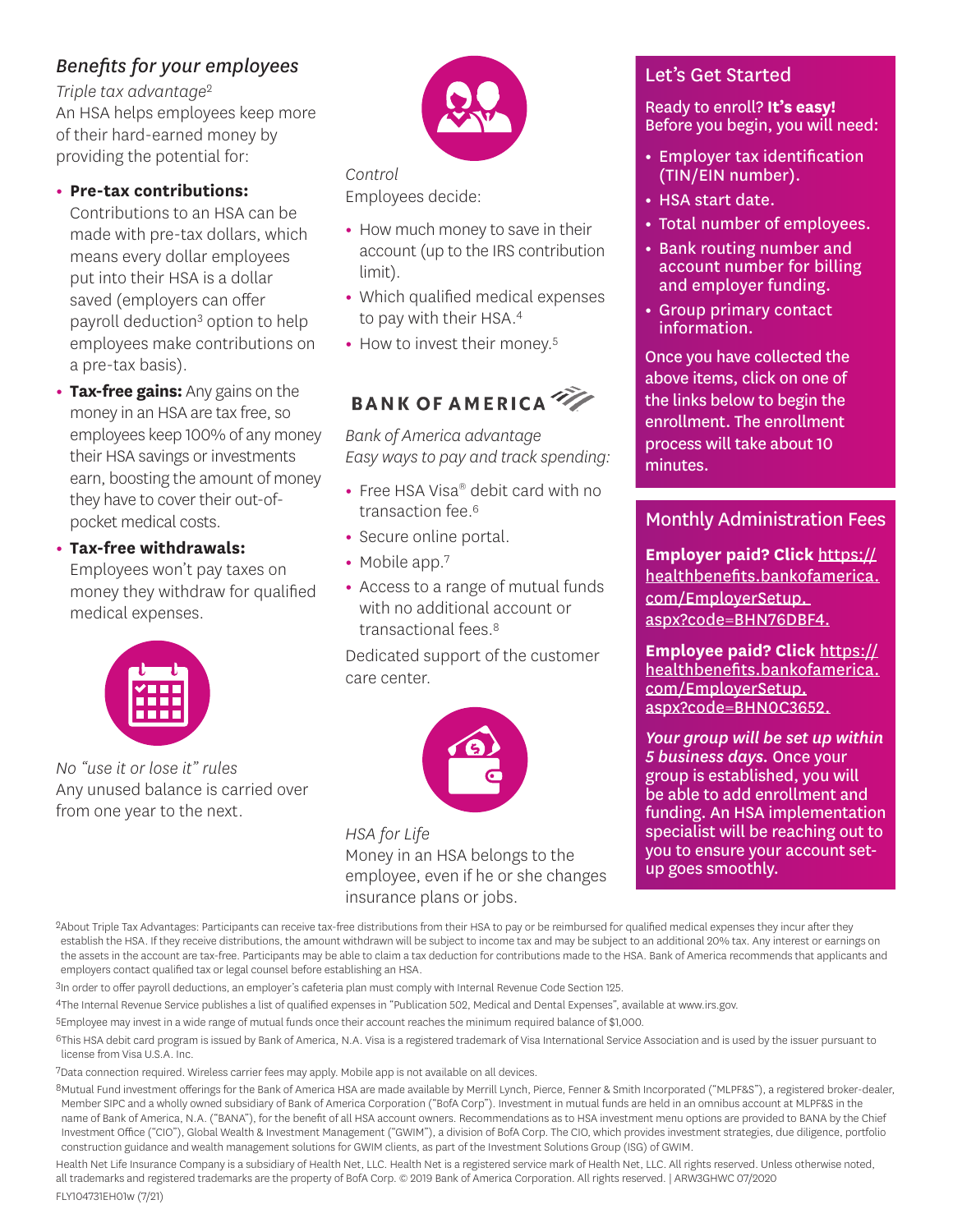## Nondiscrimination Notice

Health Net Life Insurance Company (Health Net) complies with applicable federal civil rights laws and does not discriminate, exclude people or treat them differently on the basis of race, color, national origin, ancestry, religion, marital status, gender, gender identity, sexual orientation, age, disability, or sex.

#### HEALTH NET:

- **•** Provides free aids and services to people with disabilities to communicate effectively with us, such as qualified sign language interpreters and written information in other formats (large print, accessible electronic formats, other formats).
- **•** Provides free language services to people whose primary language is not English, such as qualified interpreters and information written in other languages.

If you need these services, contact Health Net's Customer Contact Center at: **Individual & Family Plan (IFP) Covered Persons On Exchange/Covered California** 1-888-926-4988 (TTY: 711) **Individual & Family Plan (IFP) Covered Persons Off Exchange** 1-800-839-2172 (TTY: 711) **Individual & Family Plan (IFP) Applicants** 1-877-609-8711 (TTY: 711) **Group Plans through Health Net** 1-800-522-0088 (TTY: 711)

If you believe that Health Net has failed to provide these services or discriminated in another way based on one of the characteristics listed above, you can file a grievance by calling Health Net's Customer Contact Center at the number above and telling them you need help filing a grievance. Health Net's Customer Contact Center is available to help you file a grievance. You can also file a grievance by mail, fax or email at:

Health Net Life Insurance Company Appeals & Grievances PO Box 10348 Van Nuys, CA 91410-0348

Fax: 1-877-831-6019 Email: Member.Discrimination.Complaints@healthnet.com (Covered Persons) or Non-Member.Discrimination.Complaints@healthnet.com (Applicants)

You may submit a complaint by calling the California Department of Insurance at 1-800-927-4357 or online at https://www.insurance.ca.gov/01-consumers/101-help/index.cfm.

If you believe you have been discriminated against because of race, color, national origin, age, disability, or sex, you can also file a civil rights complaint with the U.S. Department of Health and Human Services, Office for Civil Rights (OCR), electronically through the OCR Complaint Portal, at https://ocrportal.hhs.gov/ocr/portal/lobby.jsf, or by mail or phone at: U.S. Department of Health and Human Services, 200 Independence Avenue SW, Room 509F, HHH Building, Washington, DC 20201, 1-800-368-1019 (TDD: 1-800-537-7697).

Complaint forms are available at http://www.hhs.gov/ocr/office/file/index.html.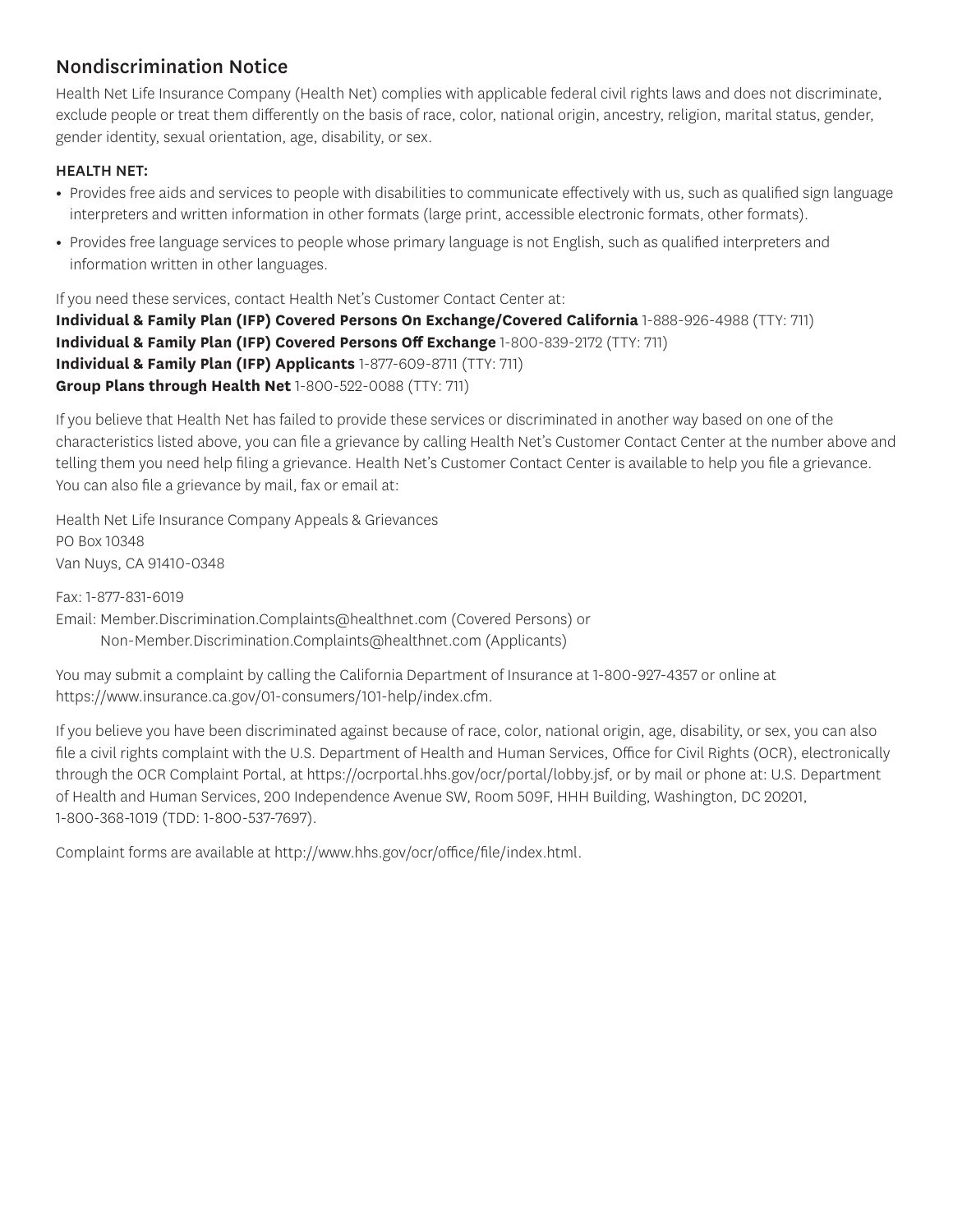#### **English**

No Cost Language Services. You can get an interpreter. You can get documents read to you and some sent to you in your language. For help, call the Customer Contact Center at the number on your ID card or call Individual & Family Plan (IFP) Off Exchange: 1-800-839-2172 (TTY: 711). For California marketplace, call IFP On Exchange 1-888-926-4988 (TTY: 711) or Small Business 1-888-926-5133 (TTY: 711). For Group Plans through Health Net, call 1-800-522-0088 (TTY: 711).

#### **Arabic**

خدمات لغوية مجانية . يمكننا أن نوفر لك مترجم فوري. ويمكننا أن نقرأ لك الوثائق بلغتك . للحصول على المساعدة الالزمة، يرجى التواصل مع مركز خدمة العمالء عبر الرقم المبين على بطاقتك أو االتصال بالرقم الفرعي لخطة األفراد والعائلة: 1-800-839-2172 )711 :TTY). للتواصل في كاليفورنيا، يرجى الاتصال بالرقم الفرعي لخطة الأفراد والعائلة عبر الرقم: 1988-926-888-1 (TTY: 711) أو المشروعات الصغيرة 1-888-926-5133 )711 :TTY). لخطط المجموعة عبر Net Health، يرجى االتصال بالرقم 1-800-522-0088 )711 :TTY) .

#### **Armenian**

Անվճար լեզվական ծառայություններ: Դուք կարող եք բանավոր թարգմանիչ ստանալ: Փաստաթղթերը կարող են կարդալ ձեր լեզվով: Օգնության համար զանգահարեք Հաճախորդների սպասարկման կենտրոն ձեր ID քարտի վրա նշված հեռախոսահամարով կամ զանգահարեք Individual & Family Plan (IFP) Off Exchange`1-800-839-2172 հեռախոսահամարով (TTY` 711): Կալիֆորնիայի համար զանգահարեք IFP On Exchange՝

1-888-926-4988 հեռախոսահամարով (TTY` 711) կամ Փոքր բիզնեսի համար

1-888-926-5133 հեռախոսահամարով (TTY` 711): Health Net-ի Խմբային ծրագրերի համար զանգահարեք 1-800-522-0088 հեռախոսահամարով (TTY՝ 711):

#### **Chinese**

免費語言服務。您可使用口譯員服務。您可請人將文件唸給您聽並請我們將某些文件翻譯成您的語言 寄給您。如需協助,請撥打您會員卡上的電話號碼與客戶聯絡中心聯絡或者撥打健康保險交易市場外 的 Individual & Family Plan (IFP) 專線:1-800-839-2172(聽障專線:711 )。如為加州保險交易市場, 請撥打健康保險交易市場的 IFP 專線 1-888-926-4988(聽障專線:711),小型企業則請撥打 1-888-926-5133 (聽障專線: 711)。如為透過 Health Net 取得的團保計書,請撥打 1-800-522-0088(聽障專線:711)。

#### **Hindi**

बिना शुल्क भाषा सेवाए। आप एक दुर्भाषिया प्राप्त कर सकते हैं। आप दस्तावेजों को अपनी भाषा में पढ़वा सकते हैं। मदद के लिए, अपने आईडी कार्ड में दिए गए नंबर पर ग्राहक सेवा केंद्र को कॉल करें या व्यक्तिगत और फैमिली प्लान (आईएफपी) ऑफ एक्सचेज: 1-800-839-2172 (TTY: 711) पर कॉल करें। कैलिफोर्निया बाजारों के लिए, आईएफपी आंन एक्सचेज 1-888-926-4988 (TTY: 711) या स्मांल बिजनेस 1-888-926-5133 (TTY: 711) पर कॉल करे। हेल्थ नेट के माध्यम से ग्रुप प्लान के लिए 1-800-522-0088 (TTY: 711) पर कॉल करें।

#### **Hmong**

Tsis Muaj Tus Nqi Pab Txhais Lus. Koj tuaj yeem tau txais ib tus kws pab txhais lus. Koj tuaj yeem muaj ib tus neeg nyeem cov ntaub ntawv rau koj ua koj hom lus hais. Txhawm rau pab, hu xovtooj rau Neeg Qhua Lub Chaw Tiv Toj ntawm tus npawb nyob ntawm koj daim npav ID lossis hu rau Tus Neeg thiab Tsev Neeg Qhov Kev Npaj (IFP) Ntawm Kev Sib Hloov Pauv: 1-800-839-2172 (TTY: 711). Rau California qhov chaw kiab khw, hu rau IFP Ntawm Qhov Sib Hloov Pauv 1-888-926-4988 (TTY: 711) lossis Lag Luam Me 1-888-926-5133 (TTY: 711). Rau Cov Pab Pawg Chaw Npaj Kho Mob hla Health Net, hu rau 1-800-522-0088 (TTY: 711).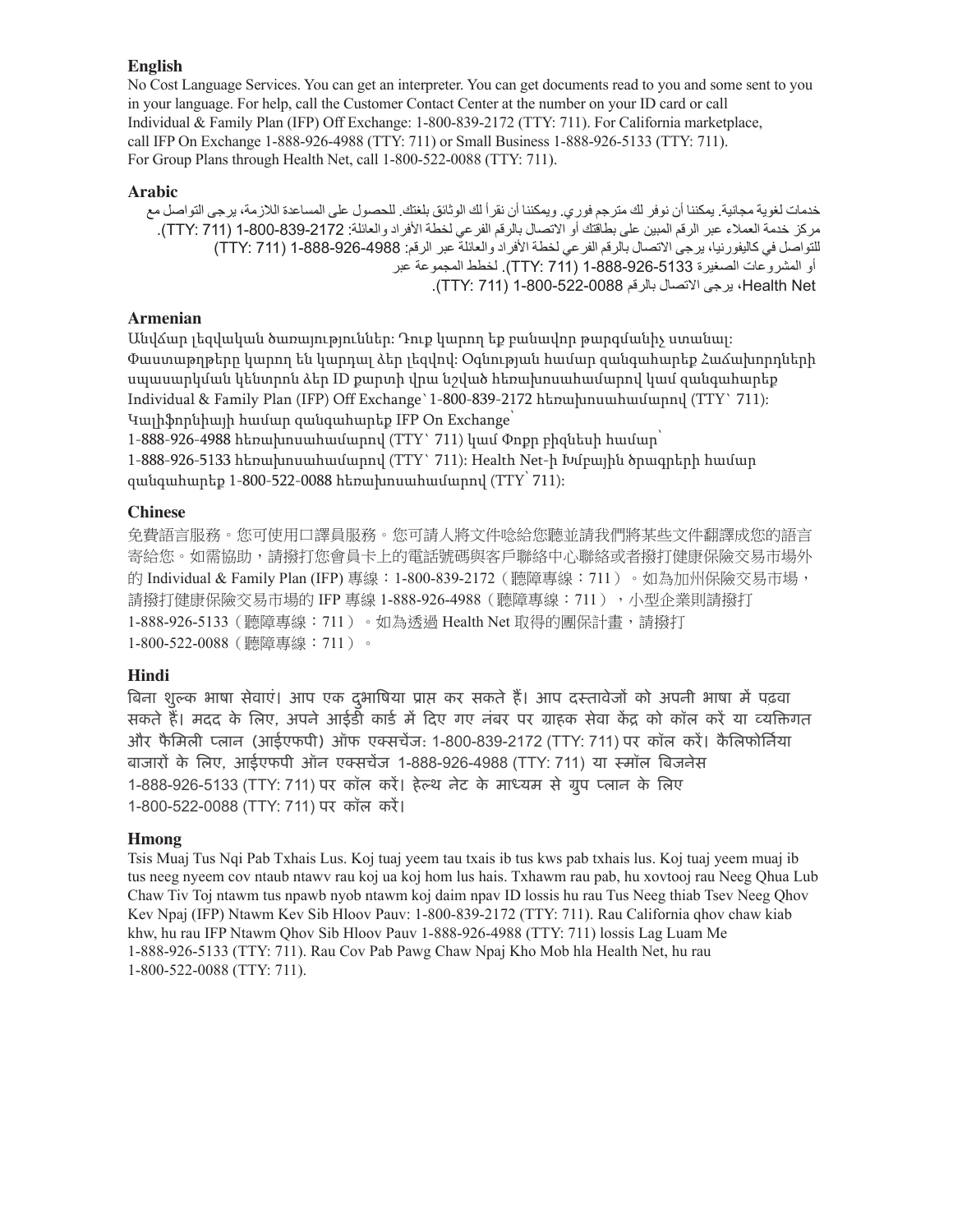#### **Japanese**

無料の言語サービスを提供しております。通訳者もご利用いただけます。日本語で文書をお読みす ることも可能です。ヘルプが必要な場合は、IDカードに記載されている番号で顧客連絡センターま でお問い合わせいただくか、Individual & Family Plan (IFP) (個人・家族向けプラン) Off Exchange: 1-800-839-2172 (TTY: 711) までお電話ください。カリフォルニア州のマーケット プレイスについては、IFP On Exchange 1-888-926-4988 (TTY: 711) または Small Business 1-888-926-5133 (TTY: 711) までお電話ください。Health Netによるグループプランについては、 1-800-522-0088 (TTY: 711) までお電話ください。

#### **Khmer**

សេវាភាសាដោយឥតគតច្លេ។ លោកអ្នកអាចទទួលបានអ្នកបកប្រេច្ឆាល់មាត់។ លោកអ្នកអាចស្តាប់គេអានឯក សារឱ្យលោកអ្នកជាភាសារបស់លោកអ្នក។ សម្រាប់ជនួយ សូមហោទូរសព្ទទោកានមជ្ឈមណ្ឌលទំនាក់ទំនងអតិ i ចជនតាមលេខដែលមាននោលេបណ្ណសម្គាលខ្លួនរបស់លោកអ្នក ឬហោទូរសព្ទទោកានកម្មរធ Off Exchange របេ់គស្មាងជាលក្ខណៈបុគគាល នង្ករុម្គរួសារ (IFP) តាមរយៈសលខ៖ 1-800-839-2172 (TTY: 711)។ សម្រាប់ទផ្សាររដ្ឋ California សូមហោទូរសព្ទទោកានកម្មវិធី On Exchange របស់គម្រោង IFP តាមរយៈលេខ 1-888-926-4988 (TTY: 711) ឬក្រុមហ៊ុនអាជវកម្មខ្នាតតូចតាមរយៈលេខ 1-888-926-5133 (TTY: 711)។ សម្រាប់គម្រោងជាក្រុមតាមរយៈ Health Net សូមហេពទូរសព្ទទោកានលេខ 1-800-522-0088 (TTY: 711)។ ំ ិ ិ

#### **Korean**

무료 언어 서비스입니다. 통역 서비스를 받으실 수 있습니다. 문서 낭독 서비스를 받으실 수 있으며 일부 서비스는 귀하가 구사하는 언어로 제공됩니다. 도움이 필요하시면 ID 카드에 수록된 번호로 고객서비스 센터에 연락하시거나 개인 및 가족 플랜(IFP)의 경우 Off Exchange: 1-800-839-2172(TTY: 711) 번으로 전화해 주십시오. 캘리포니아 주 마켓플레이스의 경우 IFP On Exchange 1-888-926-4988(TTY: 711) , 소규모 비즈니스의 경우 1-888-926-5133(TTY: 711) 번으로 전화해 주십시오. Health Net을 통한 그룹 플랜의 경우 1-800-522-0088(TTY: 711) 번으로 전화해 주십시오.

#### **Navajo**

Doo bááh ílínígóó saad bee háká ada'iiyeed. Ata' halne'ígíí da ła' ná hádídóot'jił. Naaltsoos da t'áá shí shizaad k'ehjí shichí' yídooltah nínízingo t'áá ná ákódoolnííł. Ákót'éego shíká a'doowoł nínízingo Customer Contact Center hoolyéhíjj' hodíílnih ninaaltsoos nanitingo bee néého'dolzinígíí hodoonihjj' bikáá' éí doodago kojj' hólne' Individual & Family Plan (IFP) Off Exchange: 1-800-839-2172 (TTY: 711). California marketplace báhígíí koji' hólne' IFP On Exchange 1-888- 926-4988 (TTY: 711) éí doodago Small Business báhígíí koji' hólne' 1-888-926-5133 (TTY: 711). Group Plans through Health Net báhígíí éí kojį' hólne' 1-800-522-0088 (TTY: 711).

#### **Persian (Farsi)**

خدمات زبان بدون هزينه. می توانيد يک مترجم شفاهی بگيريد. می توانيد درخواست کنيد اسناد به زبان شما برايتان خوانده شوند. برای دريافت کمک، با مرکز تماس مشتريان به شماره روی کارت شناسايی يا طرح فردی و خانوادگی (Exchange Off( IFP به شماره: 1-800-839-2172 ):711TTY )تماس بگيريد. برای بازار کاليفرنيا، با Exchange On IFP شماره 1-888-926-4988 ):711TTY )يا کسب و کار کوچک 1-888-926-5133 ):711TTY )تماس بگيريد. برای طرح های گروهی از طريق Net Health، با 1-800-522-0088 ):711TTY )تماس بگيريد.